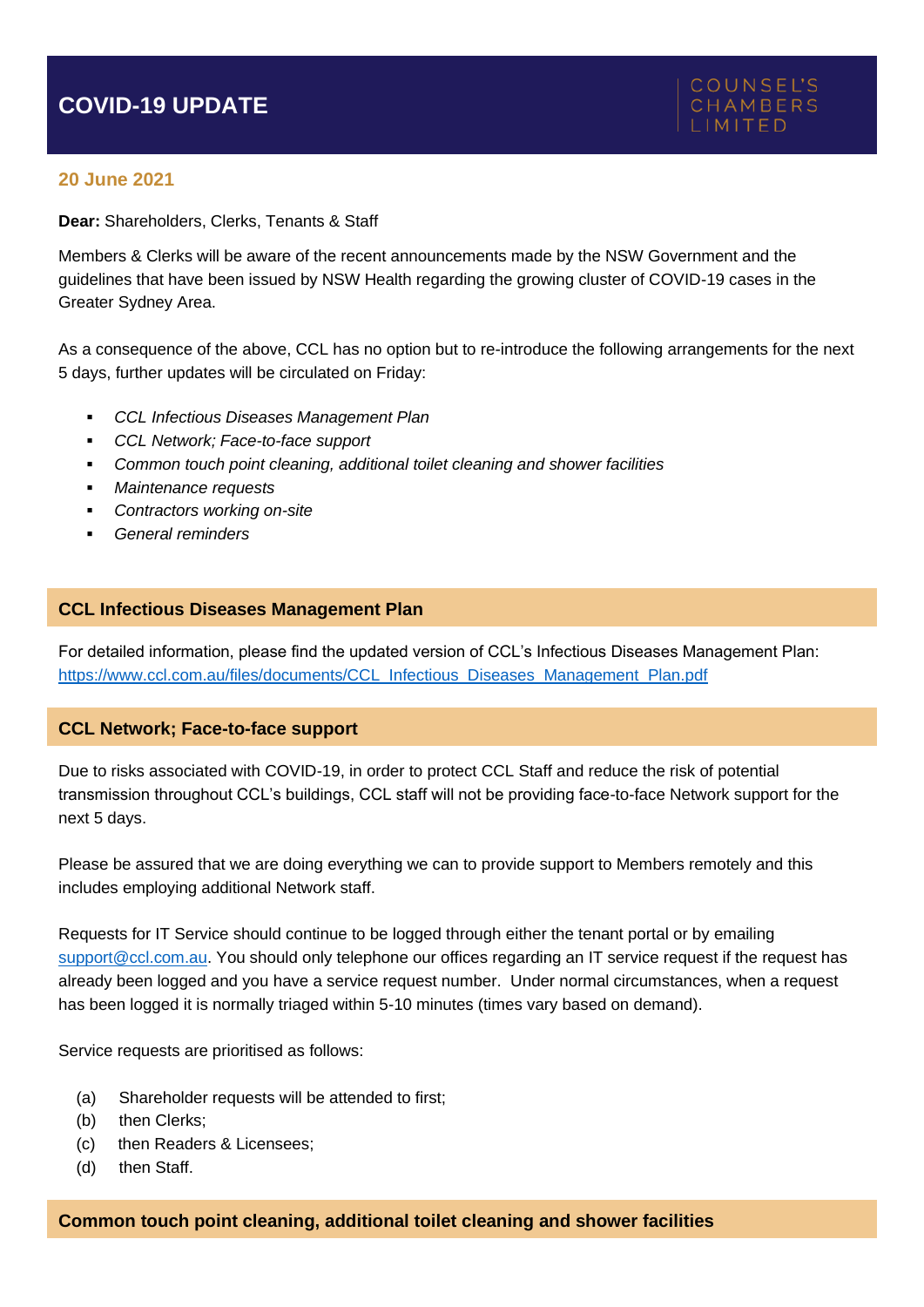Common touch point cleaning throughout the buildings will continue and from tomorrow, CCL will reintroduce the additional twice daily cleaning of the toilets.

To minimise the risk of COVID-19 transmission between Floors, unfortunately the showers maintained and operated by CCL will be closed this week. The reasons for the closure include the difficulty associated with contact tracing and costly cleaning requirements that maintaining use of the showers would currently require.

#### **Maintenance requests**

CCL will only have one member of staff attending to maintenance calls this week, CCL staff will wear appropriate PPE when attending to requests on floors, when working in individual chambers, the chambers need to be vacant whilst CCL staff are undertaking maintenance.

#### **Contractors working on site**

There are additional conditions for contractors working within the buildings, in addition to the normal requirements outlined in the Fit Out Guide, all contractors working in CCL's properties must:

- undergo a temperature check when signing-in at CCL's offices on Level 1, Selborne Chambers;
- wear gloves & face masks while on site; and
- observe the requirement for social distancing particularly when using the lifts.

Further information relating to contractors can be found in the Infectious Diseases Management Plan: [https://www.ccl.com.au/files/documents/CCL\\_Infectious\\_Diseases\\_Management\\_Plan.pdf](https://www.ccl.com.au/files/documents/CCL_Infectious_Diseases_Management_Plan.pdf)

#### **General reminders**

As advised above, further information will be circulated on Friday. In the meantime, below are some general reminders:

- Please ensure physical distancing is observed at all times, particularly when using the lifts.
- If you or anyone on your floor tests positive to COVID it is critical that CCL is notified immediately.
- Please observe hand hygiene guidelines and wear masks when travelling on public transport.
- Visitors to the building should sign in using the Service NSW app (the QR code is located in the fovers to the building and at reception areas on floors).
- Visitors to the building should also wear masks.

Please let me know if you have any questions in relation to the above.

Kind Regards, **Debbie George** CEO

# COUNSEL'S<br>CHAMBERS<br>LIMITED

Level 1 Selborne Chambers 174 Phillip Street Sydney